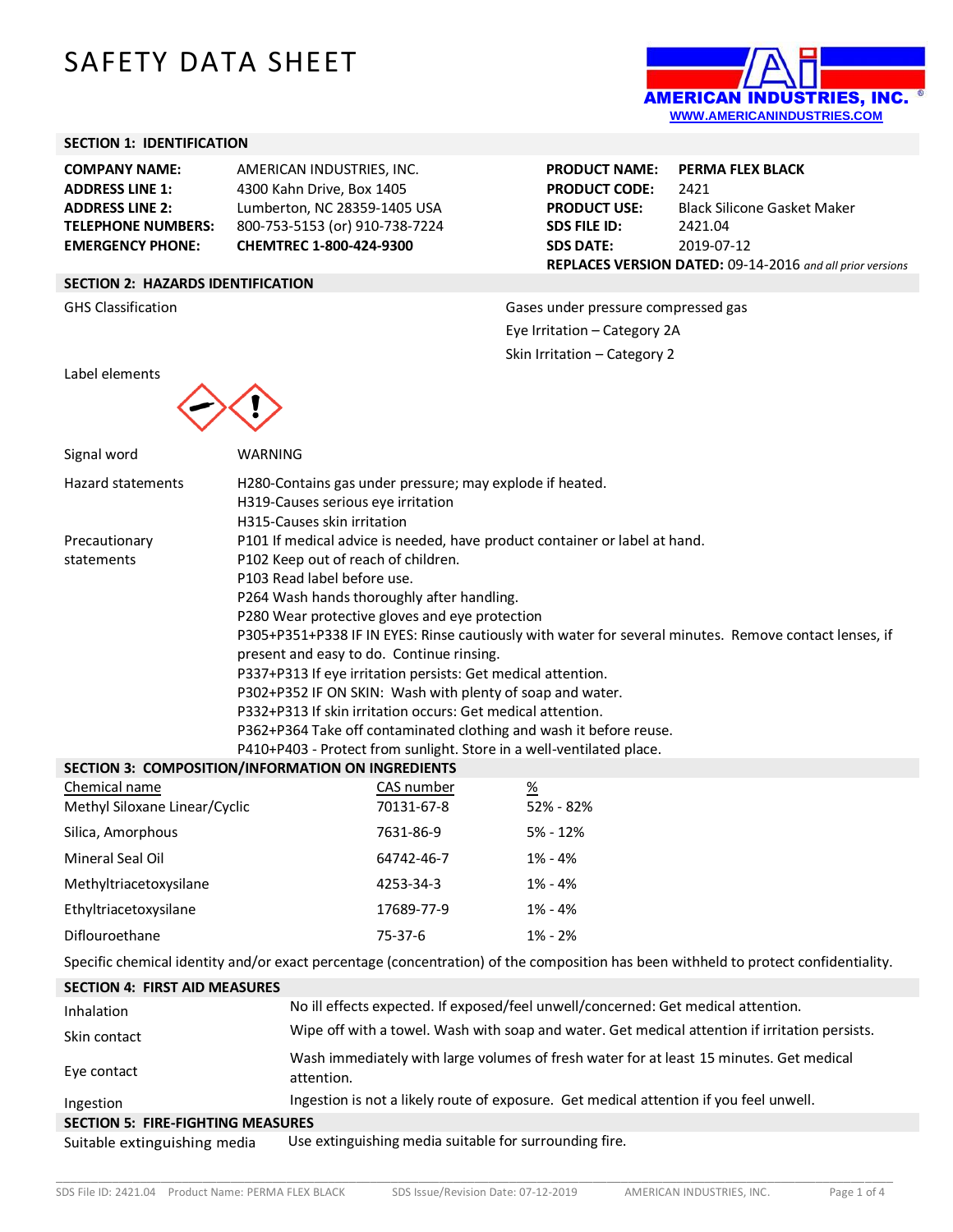| Unsuitable extinguishing media                                   | None known.                                                                                                                                                                                                                                                                                                                   |                                                                                       |                       |                            |                                                                                                                                                                                                                                                                                              |  |  |
|------------------------------------------------------------------|-------------------------------------------------------------------------------------------------------------------------------------------------------------------------------------------------------------------------------------------------------------------------------------------------------------------------------|---------------------------------------------------------------------------------------|-----------------------|----------------------------|----------------------------------------------------------------------------------------------------------------------------------------------------------------------------------------------------------------------------------------------------------------------------------------------|--|--|
| Specific hazards arising from the<br>chemical                    | Not classified as flammable but contains a flammable propellant. Contents under pressure.<br>Burning may produce silicon oxides; carbon oxides. Exposure of containers to heat and flames can<br>cause them to rupture often with violent force.                                                                              |                                                                                       |                       |                            |                                                                                                                                                                                                                                                                                              |  |  |
| Special protective equipment<br>and precautions for firefighters | Firefighters should always wear positive pressure self-contained breathing apparatus and full<br>protective clothing. Cool fire-exposed containers with water. Use shielding to protect against<br>bursting cans.                                                                                                             |                                                                                       |                       |                            |                                                                                                                                                                                                                                                                                              |  |  |
| Fire-fighting procedures                                         | Water may be used to cool containers to prevent pressure build-up and explosion when exposed<br>to extreme heat.                                                                                                                                                                                                              |                                                                                       |                       |                            |                                                                                                                                                                                                                                                                                              |  |  |
| <b>SECTION 6: ACCIDENTAL RELEASE MEASURES</b>                    |                                                                                                                                                                                                                                                                                                                               |                                                                                       |                       |                            |                                                                                                                                                                                                                                                                                              |  |  |
| <b>Emergency Procedures</b>                                      | Ventilate area. Wear appropriate clothing and equipment.                                                                                                                                                                                                                                                                      |                                                                                       |                       |                            |                                                                                                                                                                                                                                                                                              |  |  |
| Personal precautions                                             | Avoid breathing vapors. Avoid contact with skin, eye or clothing. Do not touch damaged<br>containers or spilled materials unless wearing appropriate protective clothing.<br>Avoid release to environment. Inform appropriate managerial or supervisory personnel of all                                                      |                                                                                       |                       |                            |                                                                                                                                                                                                                                                                                              |  |  |
| Environmental precautions                                        | environmental releases.                                                                                                                                                                                                                                                                                                       |                                                                                       |                       |                            |                                                                                                                                                                                                                                                                                              |  |  |
| Recommended Equipment                                            | Wear appropriate protective equipment (see Section 8).<br>Place leaking can in a pail in a well-ventilated area until pressure has dissipated. Collect residual<br>liquid using inert absorbents and place into a suitable container for disposal.                                                                            |                                                                                       |                       |                            |                                                                                                                                                                                                                                                                                              |  |  |
| <b>SECTION 7: HANDLING AND STORAGE</b>                           |                                                                                                                                                                                                                                                                                                                               |                                                                                       |                       |                            |                                                                                                                                                                                                                                                                                              |  |  |
| Precautions for safe handling                                    | Avoid contact with eyes and skin. Avoid breathing vapors or gas. Use only with adequate<br>ventilation. Wash thoroughly with soap and water after handling. Contents under pressure, do not<br>puncture or incinerate containers. Do not puncture or incinerate (burn) cans. Do not spray in<br>eyes. Do not take internally. |                                                                                       |                       |                            |                                                                                                                                                                                                                                                                                              |  |  |
| <b>Ventilation Requirements</b>                                  | Use in well ventilated place.                                                                                                                                                                                                                                                                                                 |                                                                                       |                       |                            |                                                                                                                                                                                                                                                                                              |  |  |
| Conditions for safe storage,<br>including any incompatibilities  | Store and use in a cool, dry, well-ventilated area, away from oxidizers and other incompatible<br>materials. Do not store in direct sunlight or above 120°F (49°C).                                                                                                                                                           |                                                                                       |                       |                            |                                                                                                                                                                                                                                                                                              |  |  |
|                                                                  | SECTION 8: EXPOSURE CONTROLS/PERSONAL PROTECTION                                                                                                                                                                                                                                                                              |                                                                                       |                       |                            |                                                                                                                                                                                                                                                                                              |  |  |
|                                                                  |                                                                                                                                                                                                                                                                                                                               |                                                                                       |                       |                            |                                                                                                                                                                                                                                                                                              |  |  |
| Component                                                        | <b>OSHA</b><br><b>TWA</b>                                                                                                                                                                                                                                                                                                     | <b>OSHA</b><br><b>TWA</b>                                                             | <b>OSHA</b><br>Tables | <b>NIOSH</b><br><b>TWA</b> | <b>ACGIH</b><br><b>TWA</b>                                                                                                                                                                                                                                                                   |  |  |
| Difluoroethane                                                   | (ppm)                                                                                                                                                                                                                                                                                                                         | (mg/m3)<br>2.5                                                                        | Z1,2,3<br>1           | (mg/m3)                    | (mg/m3)<br>2.5                                                                                                                                                                                                                                                                               |  |  |
| Mineral Seal Oil                                                 | 500                                                                                                                                                                                                                                                                                                                           | 2000                                                                                  | 1                     |                            |                                                                                                                                                                                                                                                                                              |  |  |
| Silica, Amorphous                                                | 20(b)                                                                                                                                                                                                                                                                                                                         | $80 \text{ mg/m}$ 3<br>Percent                                                        | 1,3                   | 6                          |                                                                                                                                                                                                                                                                                              |  |  |
| Eye/face protection                                              | workplace are recommended.                                                                                                                                                                                                                                                                                                    | $SiO2+2$                                                                              |                       |                            | Safety glasses with side shields should be used if indicated. Eye wash and safety showers in the                                                                                                                                                                                             |  |  |
| Skin protection                                                  | Use solvent resistant protective gloves for prolonged or repeated contact.                                                                                                                                                                                                                                                    |                                                                                       |                       |                            |                                                                                                                                                                                                                                                                                              |  |  |
| Respiratory protection                                           |                                                                                                                                                                                                                                                                                                                               |                                                                                       |                       |                            | In restricted areas, use approved chemical/mechanical filters designed to remove a combination<br>of particles and vapor. In confined areas, use an approved airline respirator or hood. A self-<br>contained breathing apparatus is required for vapor concentrations above PEL/TLV limits. |  |  |
| Appropriate Engineering<br>Controls                              | Ventilation should be sufficient to prevent inhalation of any vapors.                                                                                                                                                                                                                                                         |                                                                                       |                       |                            |                                                                                                                                                                                                                                                                                              |  |  |
| <b>SECTION 9: PHYSICAL AND CHEMICAL PROPERTIES</b>               |                                                                                                                                                                                                                                                                                                                               |                                                                                       |                       |                            |                                                                                                                                                                                                                                                                                              |  |  |
| Appearance                                                       |                                                                                                                                                                                                                                                                                                                               |                                                                                       |                       |                            |                                                                                                                                                                                                                                                                                              |  |  |
| Color                                                            | <b>Black</b>                                                                                                                                                                                                                                                                                                                  |                                                                                       |                       |                            |                                                                                                                                                                                                                                                                                              |  |  |
| Form<br>Odor                                                     |                                                                                                                                                                                                                                                                                                                               | Thick liquid under pressure (Viscous paste)                                           |                       |                            |                                                                                                                                                                                                                                                                                              |  |  |
|                                                                  | Acetic acid                                                                                                                                                                                                                                                                                                                   |                                                                                       |                       |                            |                                                                                                                                                                                                                                                                                              |  |  |
| Flash point<br>Flammability                                      |                                                                                                                                                                                                                                                                                                                               | > 212°F (100°C) closed cup (Liquid component)<br>Flash point at or above 200°F (93°C) |                       |                            |                                                                                                                                                                                                                                                                                              |  |  |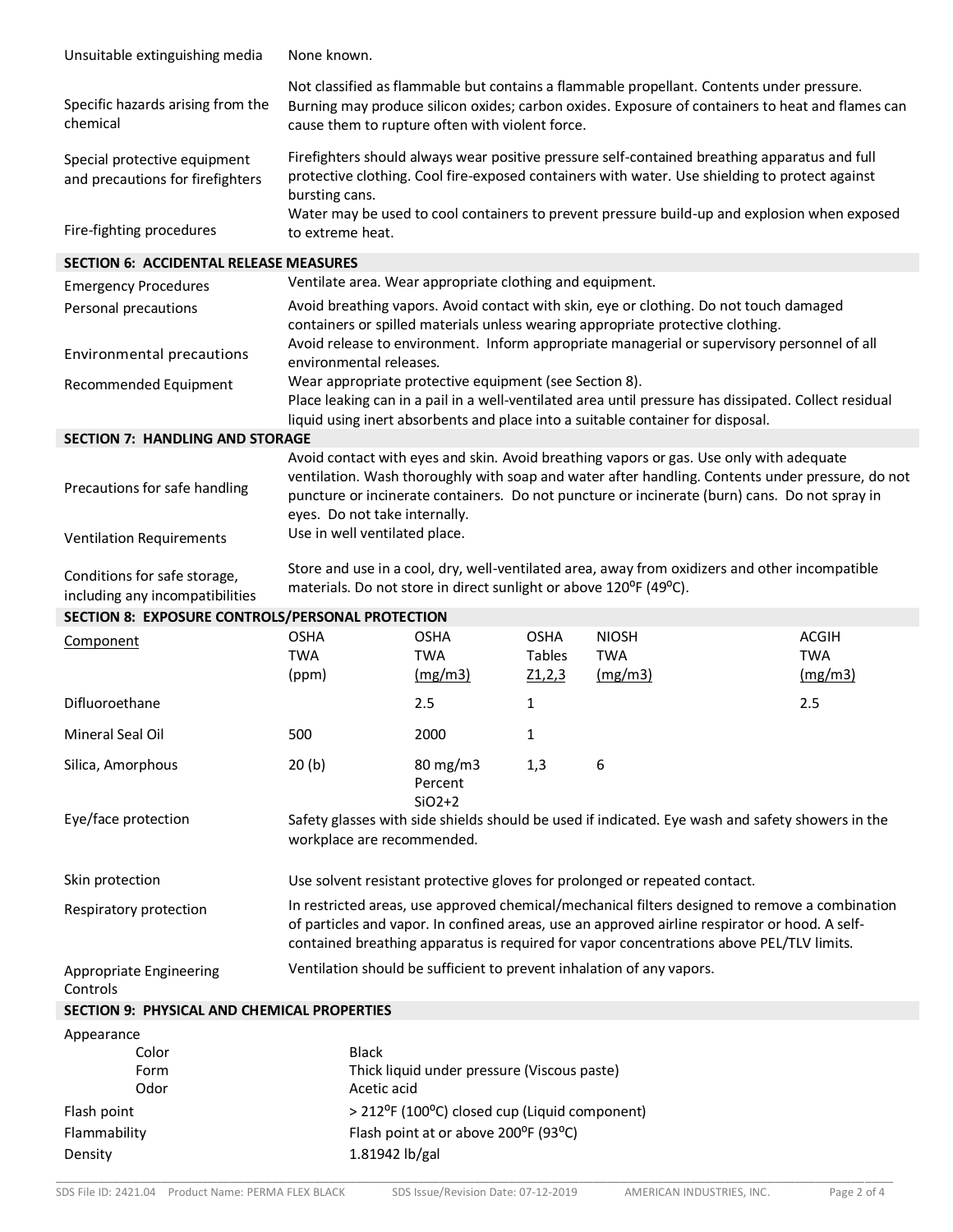| Density VOC                                         | 0.25160 lb/gal                                                                                                    |
|-----------------------------------------------------|-------------------------------------------------------------------------------------------------------------------|
| % VOC                                               | 3.078%                                                                                                            |
| Melting point/boiling point                         | N/A                                                                                                               |
| Auto-igniting                                       | N/A                                                                                                               |
| рH                                                  | N/A                                                                                                               |
| Solubility in water                                 | N/A                                                                                                               |
| Vapor density                                       | N/A                                                                                                               |
| Vapor pressure                                      | N/A                                                                                                               |
| Viscosity                                           | N/A                                                                                                               |
| <b>Evaporation Rate</b>                             | N/A                                                                                                               |
| Lower Explosion Level                               | N/A                                                                                                               |
| <b>Upper Explosion Level</b>                        | N/A                                                                                                               |
| <b>Freezing Point</b><br>Decomposition point        | N/A<br>N/A                                                                                                        |
|                                                     |                                                                                                                   |
| SECTION 10: STABILITY AND REACTIVITY                |                                                                                                                   |
| Chemical stability                                  | Stable under normal storage conditions                                                                            |
| Possibility of hazardous reactions                  | None known                                                                                                        |
| Conditions to avoid                                 | Keep away from heat, sparks, extreme temperature, flame, other sources of ignition and<br>incompatible materials. |
| Hazardous decomposition products                    | Burning may produce silicon oxides; carbon oxides.                                                                |
| Incompatible materials                              | Strong acids, strong bases, strong oxidizing agents.                                                              |
|                                                     |                                                                                                                   |
| SECTION 11: TOXICOLOGICAL INFORMATION               |                                                                                                                   |
| Skin corrosion/irritation                           | Causes skin irritation.                                                                                           |
| Classification of the substance or mixture          | There is no toxicological data available for this product.                                                        |
| Serious eye contact                                 | Causes serious eye irritation                                                                                     |
| Carcinogenicity                                     | No data available.                                                                                                |
| <b>Germ Cell Mutagenicity</b>                       | No data available.                                                                                                |
| Reproductive toxicity                               | No data available.                                                                                                |
| Respiratory/skin sensitization                      | No data available.                                                                                                |
| Specific target organ toxicity-single<br>exposure   | No data available.                                                                                                |
| Specific target organ toxicity-repeated<br>exposure | No data available.                                                                                                |
| Aspiration hazard                                   | No data available.                                                                                                |
| Acute toxicity                                      | No data available.                                                                                                |
| SECTION 12: ECOLOGICAL INFORMATION                  |                                                                                                                   |
| Toxicity                                            | No data available.                                                                                                |
| Classification of the substance or mixture          | There is no ecological data available for this product.                                                           |
| Persistence and degradability                       | No data available.                                                                                                |
| Bio-accumulative potential                          | No data available.                                                                                                |
| Mobility in soil                                    | No data available.                                                                                                |
| Other adverse effects                               | No data available.                                                                                                |